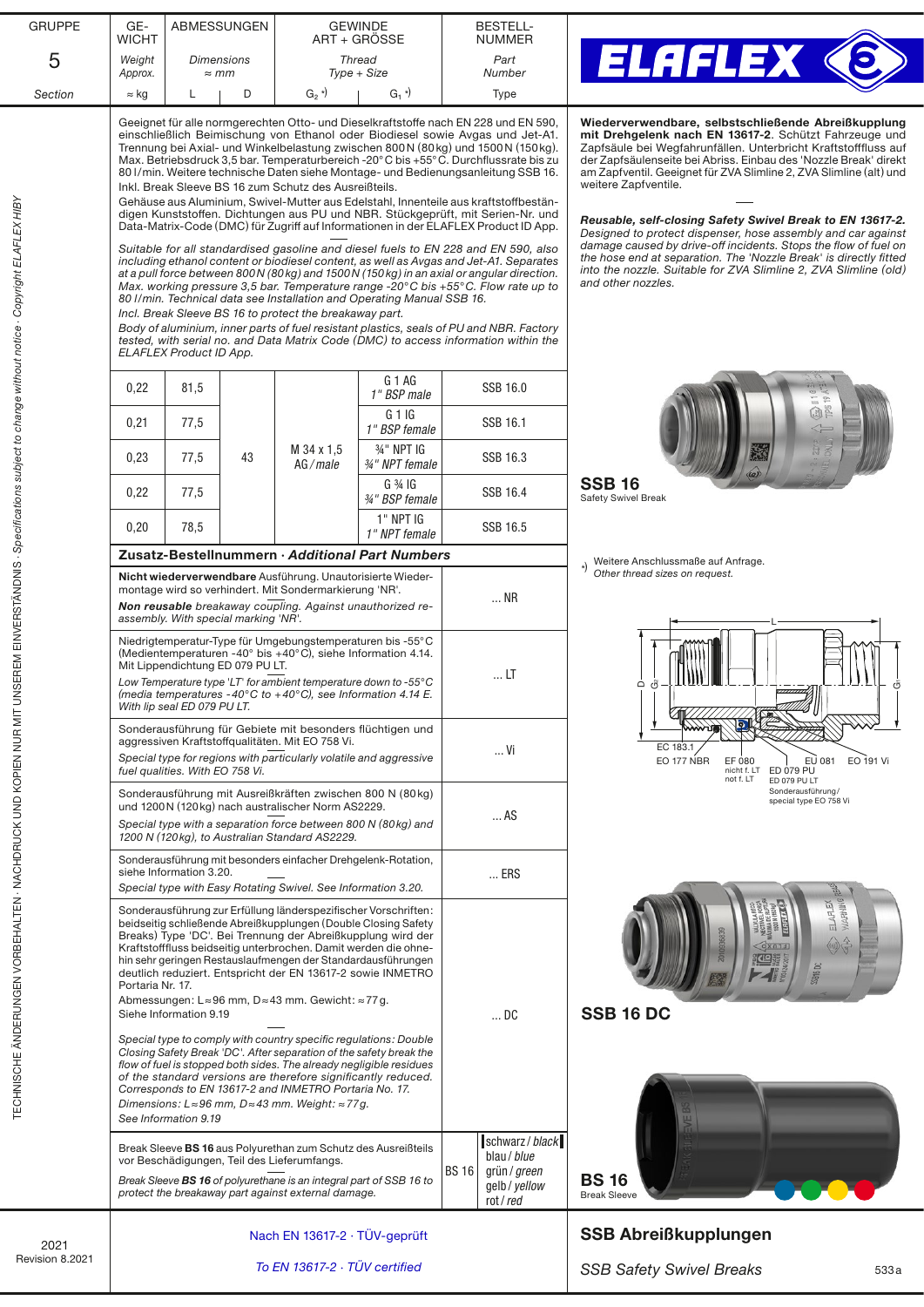### Sonderausführungen · *Special Types*

Wiederverwendbare, selbstschließende Abreißkupplung mit integriertem Drehgelenk und Schauglas aus schlagzähem Kunstglas. Ermöglicht visuelle Überprüfung der blasenfreien Kraftstoffabgabe und der Kraftstoff-Farbe (z.B. bei Premium-Kraftstoff). Inkl. BS 16. Abmessungen: L≈107mm, D≈43mm, Gewicht: 0,28kg, Gewinde: s. SSB 16 S. 533a Optional mit Propeller zur Visualisierung des Durchflusses. Zusatzgewicht: ≈2,5 g.

*Reusable, self-closing Safety Swivel Break with integrated Sight Glass of impact*resistant synthetic glass. For the visual control of bubble-free dispensing and fuel *colour (e.g. for premium fuels). Incl. Break Sleeve BS 16.*

*Dimensions: L≈107mm, D≈43mm. Weight: 0,28kg. Threads: s. SSB 16 p. 553a Optionally with Propeller to visualise the flow. Additional weight: ≈2,5 g.*

Wiederverwendbare, selbstschließende Abreißkupplung mit integriertem Drehgelenk für ZVA AdBlue LV oder ZVA AdBlue HV, nach EN 13617-2. Geeignet für AdBlue® nach EN ISO 22241-1. Durchflussrate bis zu 40 l/min. Gehäuse und Swivel-Mutter aus Edelstahl, Innenteile aus AdBlue®-beständigen Kunststoffen. Dichtungen aus FKM und NBR. Inkl. Break Sleeve BS 16.

Abmessungen: L≈77 mm, D≈43mm. Gewicht: ≈0,32 kg. G 1 Außengewinde, Zapfventil-Anschlussgewinde M 34x1,5.

*Reusable, self-closing Safety Swivel Break for ZVA AdBlue LV or ZVA AdBlue HV to EN 13617-2. Suitable for AdBlue*® *to EN ISO 22241-1. Flow rates up to 40 l/min. Body and swivel nut of stainless steel, inner parts Adblue*® *resistant plastics, seals of FKM and NBR. Incl. Break Sleeve BS 16.*

*Dimensions: L≈77 mm, D≈43mm, weight: ≈0,32 kg. 1" BSP male, nozzle connection thread M 34x1,5.*

Sonderausführung für ZVA AdBlue LV, mit integrierten Volumenstromschalter zur Kalibrierung der Zapfsäule. Geeignet für AdBlue® nach EN ISO 22241-1. Durchflussrate bis zu 10 l/min. Gehäuse und Swivel-Mutter aus Edelstahl, Innenteile aus AdBlue®beständigen Kunststoffen. Dichtungen aus FKM und NBR. Inkl. Break Sleeve BS 16. Zur Eichung und Kalibrierung von Zapfsäulen: Durchflussrate von 8–10 l/min erforderlich (Einstellung 10 l/min wählen). Durchflussrate im Betrieb: 4–5 l/min, um alle Fahrzeuge problemlos zu betanken (Standardeinstellung ist 5 l/min). Daher ZVA AdBlue LV vorzugsweise mit Abreißkupplung SSB 16 LV (oder Drehgelenk EA 075 LV) erhältlich. Abmessungen: L≈92 mm, D≈43mm. Gewicht: ≈0,41kg.

G 1 Außengewinde, Zapfventil-Anschlussgewinde M34x1,5.

*Special type for ZVA AdBlue LV, with integrated volume flow switch for calibration of the dispenser. Suitable for AdBlue® to EN ISO 22241-1. Suitable for flow rate up to 10 l/min. Body and swivel nut of stainless steel, inner parts of Adblue® resistant plastics, seals of FKM and NBR. Incl. Break Sleeve BS 16.*

*For the calibration of the dispenser only, a flow rate of 8–10 l/min is required (choose setting 10 l/min). For daily operation, the flow rate should be 4–5 l/min in order to fill all current vehicles without problems (standard setting is 5 l/min). Therefore the ZVA AdBlue LV is preferably supplied with Safety Swivel Break SSB 16 LV (or Swivel EA 075 LV). Dimensions: L≈92 mm, D≈43mm. Weight: ≈0,41 kg.* 

*1" BSP male, nozzle connection thread M 34 x 1,5.*

Wiederverwendbare, selbstschließende Abreißkupplung mit integriertem Drehgelenk für ZVA 25 inkl. Break Sleeve BS 21 (s. S. 533c). Geeignet für Benzin, Diesel, Heizöl, Petroleum, Avgas und Jet-A1. Durchflussrate bis zu 140 l/ min. Sonderausführungen, Material, Temperatur- und Belastungsangaben wie SSB 16. Weitere technische Daten siehe Montage- und Bedienungsanleitung SSB 25.

Abmessungen: L≈93 mm, D≈48mm. Gewicht: ≈0,275kg.

G 1 Außengewinde\*), Zapfventil-Anschlussgewinde M42x1,5.

*Reusable, self-closing Safety Swivel Break for ZVA 25 incl. Break Sleeve BS 21 (s. S. 533c). Suitable for gasoline, diesel, fuel oil, petroleum, Avgas and Jet-A1. Flow rate up to 140 l/min. Special types, material, temperature and further performance specifications analogue SSB 16. Technical data see Installation and Operating Manual SSB 25.*

*Dimensions: L≈93 mm,* D≈48 mm. *Weight: ≈ 0,275kg. 1" BSP male*\**, nozzle connection thread M 42 x 1,5.*

#### High-Flow Abreißkupplung mit Drehgelenk · *High Flow Safety Swivel Break*

Wiederverwendbare, selbstschließende Abreißkupplung mit integriertem Drehgelenk für ZVA 32 inkl. Breaktüll[e BT 32 \(s. S. 530\).](https://elaflex.de/dokumente/download/Catalogue/CatPage529_530.pdf) Geeignet für Benzin, Diesel, Heizöl, Petroleum, Avgas und Jet-A1. Durchflussraten bis zu 200 l/min. Temperatur- und Belastungsangaben wie SSB 16. Weitere technische Date[n s. Montage- und Bedie](https://elaflex.de/dokumente/download/Manual/Manual_SSB32.pdf)[nungsanleitung SSB 32.](https://elaflex.de/dokumente/download/Manual/Manual_SSB32.pdf) 

Abmessungen: L≈97 mm, D≈67mm. Gewicht: ≈1,035kg. G 11/2 Außengewinde, Zapfventil-Anschlussgewinde M54x1,5.

*Reusable, self-closing Safety Swivel Break for ZVA 32 incl. Break Cove[r BT 32 \(see](https://elaflex.de/dokumente/download/Catalogue/CatPage529_530.pdf)  [page 530\). S](https://elaflex.de/dokumente/download/Catalogue/CatPage529_530.pdf)uitable for gasoline, diesel, fuel oil, petroleum, Avgas and Jet-A1. Flow rate up to 200 l/min. Temperature and performance specifications a[nalogue SSB 16.](https://elaflex.de/dokumente/download/Manual/Manual_SSB32.pdf) [Technical data see Installation a](https://elaflex.de/dokumente/download/Manual/Manual_SSB32.pdf)nd Operating Manual SSB 32. Dimensions: L≈97 mm,* D≈67mm. *Weight: ≈1,035 kg.* 

*11/2" BSP male, nozzle connection thread M 54x1,5.*

## <sup>1</sup> SG-SSB 16 Propeller







 $\overline{2}$ 

 $\overline{3}$ 

4



# SSB 25



\*) Weitere Anschlussmaße auf Anfrage *Other thread sizes on request.*

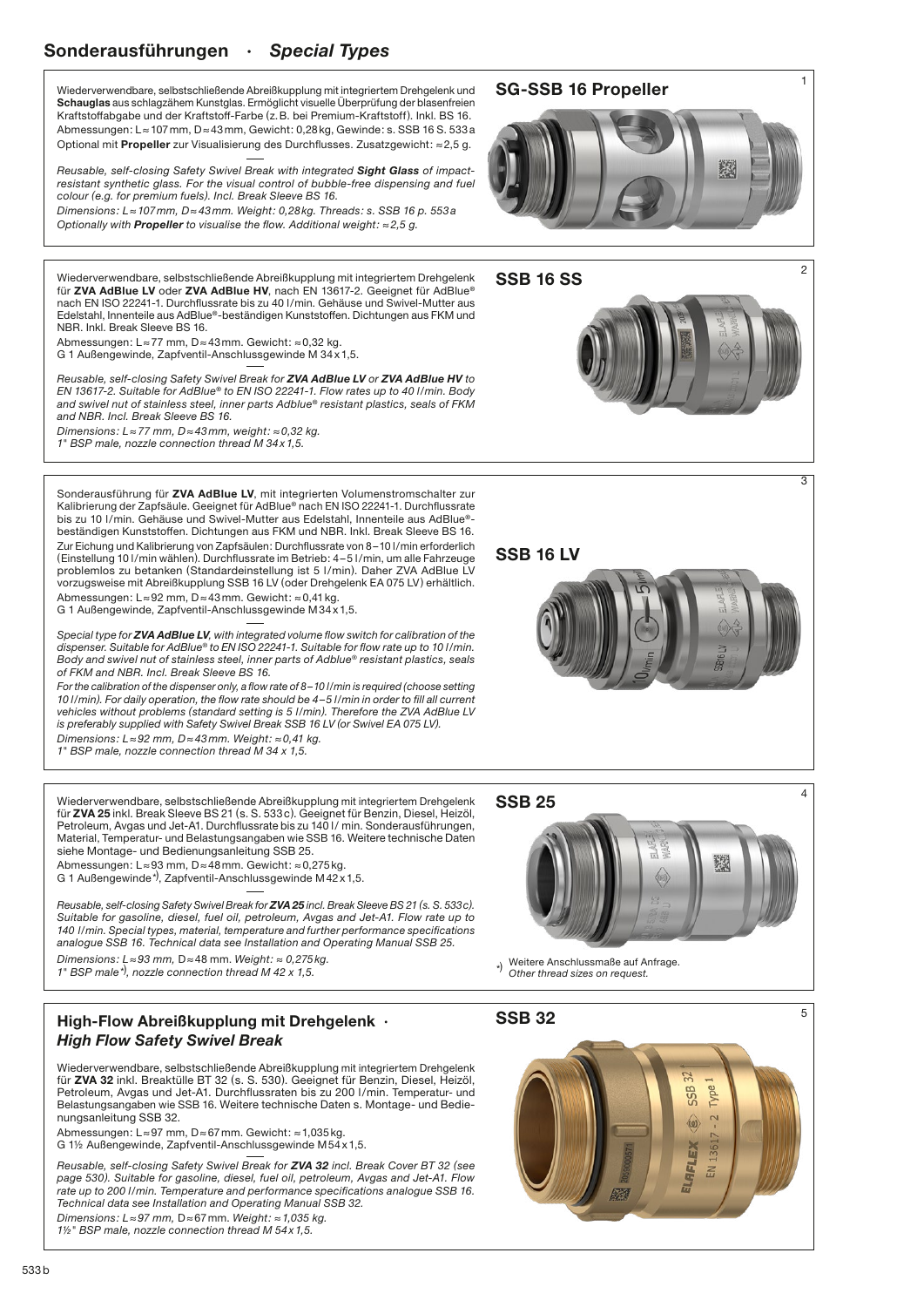| <b>GRUPPE</b>                                                                                     | GE-<br><b>WICHT</b> | ABMESSUNGEN                                                                                                                                                                                        |    | <b>GEWINDE</b><br>ART + GROSSE                                                                                                                                                                                                                                                                                                                                                                                                                                                                                                                                                                                                                                                                                                                                                                                                                                    |                       | <b>BESTELL-</b><br><b>NUMMER</b>                                                                                                                                                                                                                                                                                                                                                                                                                                                                                                                                                                                                |                                                                                           |                                                                                                                                                                     |
|---------------------------------------------------------------------------------------------------|---------------------|----------------------------------------------------------------------------------------------------------------------------------------------------------------------------------------------------|----|-------------------------------------------------------------------------------------------------------------------------------------------------------------------------------------------------------------------------------------------------------------------------------------------------------------------------------------------------------------------------------------------------------------------------------------------------------------------------------------------------------------------------------------------------------------------------------------------------------------------------------------------------------------------------------------------------------------------------------------------------------------------------------------------------------------------------------------------------------------------|-----------------------|---------------------------------------------------------------------------------------------------------------------------------------------------------------------------------------------------------------------------------------------------------------------------------------------------------------------------------------------------------------------------------------------------------------------------------------------------------------------------------------------------------------------------------------------------------------------------------------------------------------------------------|-------------------------------------------------------------------------------------------|---------------------------------------------------------------------------------------------------------------------------------------------------------------------|
| 5                                                                                                 | Weight<br>Approx.   | <b>Dimensions</b><br>$\approx$ mm                                                                                                                                                                  |    | <b>Thread</b><br>Type + Size                                                                                                                                                                                                                                                                                                                                                                                                                                                                                                                                                                                                                                                                                                                                                                                                                                      |                       | Part<br>Number                                                                                                                                                                                                                                                                                                                                                                                                                                                                                                                                                                                                                  |                                                                                           | <b>ELAFLEX &lt;</b>                                                                                                                                                 |
| Section                                                                                           | $\approx$ kg        | L                                                                                                                                                                                                  | D  | $G_1$                                                                                                                                                                                                                                                                                                                                                                                                                                                                                                                                                                                                                                                                                                                                                                                                                                                             | G <sub>2</sub>        |                                                                                                                                                                                                                                                                                                                                                                                                                                                                                                                                                                                                                                 | <b>Type</b>                                                                               |                                                                                                                                                                     |
|                                                                                                   | 0,13                | 89,5                                                                                                                                                                                               | 43 | M 34 x 1,5<br>IG/female                                                                                                                                                                                                                                                                                                                                                                                                                                                                                                                                                                                                                                                                                                                                                                                                                                           | M 34 x 1,5<br>AG/male |                                                                                                                                                                                                                                                                                                                                                                                                                                                                                                                                                                                                                                 | <b>CSB 21</b>                                                                             | Wiederverwendbare, selbstschließende Abreißkupplung<br>nach EN 13617-2 für Stage II Gasrückführungssysteme.<br>Schützt Fahrzeuge und Zapfsäule bei Wegfahrunfällen. |
|                                                                                                   | anleitung CSB 21.   |                                                                                                                                                                                                    |    | Geeignet für alle normgerechten Ottokraftstoffe, einschließlich Beimischung von Ethanol<br>bis E85. Trennung bei Axial- und Winkelbelastung zwischen 800N (80kg) und 1500N<br>(150 kg). Max. Betriebsdruck 3,5 bar. Temperaturbereich -20°C bis +55°C. Geeignet für<br>Durchflussraten bis zu 45 I/min. Weitere technische Daten siehe Montage- und Bedienungs-<br>Inkl. Break Sleeve BS 21 zum Schutz des Ausreißteils.<br>Gehäuse aus beschichtetem Aluminium, Innenteile aus kraftstoffbeständigen Kunststoffen.<br>Dichtungen aus FKM und NBR. Stückgeprüft, mit Serien-Nr. und Data-Matrix-Code (DMC)<br>für Zugriff auf Informationen in der ELAFLEX Product ID App.                                                                                                                                                                                        |                       | Unterbricht Kraftstofffluss auf der Zapfsäulenseite bei Abriss.<br>Einbau des 'Nozzle Break' direkt am Zapfventil. Geeignet für<br>ZVA Slimline 2 GR/GRV/GRVP und weitere Gasrückführungs-<br>zapfventile.<br>Reusable, self-closing COAX Safety Break to EN 13617-2<br>for Stage II Vapour Recovery Systems. Designed to protect<br>dispenser, hose assembly and car against damage caused<br>by drive-off incidents. Stops the flow of fuel on the hose<br>end at separation. The 'Nozzle Break' is directly fitted into<br>the nozzle. Suitable for ZVA Slimline 2 GR/GRV/GRVP or other<br>Stage II Vapour Recovery nozzles. |                                                                                           |                                                                                                                                                                     |
| UNSEREM EINVERSTÄNDNIS · Specifications subject to change without notice · Copyright ELAFLEX HIBY |                     | the ELAFLEX Product ID App.                                                                                                                                                                        |    | Suitable for all standardised gasoline fuels, also including ethanol content. Separates at a pull<br>force between 800N (80kg) and 1500N (150kg) in an axial or angular direction. Max. working<br>pressure 3,5 bar. Temperature range -20°C bis +55°C. Suitable for flow rates up to 45 l/min.<br>Technical data see Installation and Operating Manual CSB 21.<br>Incl. Break Sleeve BS 21 to protect the breakaway part.<br>Body of coated aluminium, inner parts of fuel resistant plastics, seals of FKM and NBR.<br>Factory tested, with serial no. and Data Matrix Code (DMC) to access information within                                                                                                                                                                                                                                                  |                       | <b>CSB 21</b>                                                                                                                                                                                                                                                                                                                                                                                                                                                                                                                                                                                                                   |                                                                                           |                                                                                                                                                                     |
|                                                                                                   |                     |                                                                                                                                                                                                    |    | Zusatz-Bestellnummern · Additional Part Numbers                                                                                                                                                                                                                                                                                                                                                                                                                                                                                                                                                                                                                                                                                                                                                                                                                   |                       | <b>COAX Safety Break</b>                                                                                                                                                                                                                                                                                                                                                                                                                                                                                                                                                                                                        |                                                                                           |                                                                                                                                                                     |
|                                                                                                   |                     | assembly. With special marking 'NR'.                                                                                                                                                               |    | Nicht wiederverwendbare Ausführung. Unautorisierte Wieder-<br>montage wird so verhindert. Mit Sondermarkierung 'NR'.<br>Non reusable breakaway coupling. Against unauthorized re-                                                                                                                                                                                                                                                                                                                                                                                                                                                                                                                                                                                                                                                                                 |                       |                                                                                                                                                                                                                                                                                                                                                                                                                                                                                                                                                                                                                                 | $$ NR                                                                                     |                                                                                                                                                                     |
|                                                                                                   |                     |                                                                                                                                                                                                    |    | Sonderausführung mit Ausreißkräften zwischen 800 N (80 kg)<br>und 1200N (120kg) nach australischer Norm AS2229.<br>Special type with a separation force between 800 N (80kg) and<br>1200 N (120kg), to Australian Standard AS2229.                                                                                                                                                                                                                                                                                                                                                                                                                                                                                                                                                                                                                                |                       |                                                                                                                                                                                                                                                                                                                                                                                                                                                                                                                                                                                                                                 | $$ AS                                                                                     | Ő<br>Ö<br>$\Box$<br>EO 766 Vi<br><b>EO 177 NBR</b><br>EO 191 Vi<br><b>EO 746 Vi</b>                                                                                 |
|                                                                                                   |                     | <b>INMETRO Portaria Nr. 17.</b><br>Siehe Information 9.19<br>See Information 9.19                                                                                                                  |    | Sonderausführung zur Erfüllung länderspezifischer Vorschriften:<br>beidseitig schließende Abreißkupplungen (Double Closing<br>Safety Breaks) Type 'DC'. Bei Trennung der Abreißkupplung wird<br>der Kraftstofffluss beidseitig unterbrochen. Damit werden die<br>ohnehin sehr geringen Restauslaufmengen der Standardaus-<br>führungen deutlich reduziert. Entspricht der EN 13617-2 sowie<br>Abmessung: L≈96mm, D≈43mm. Gewicht: ≈77g.<br>Special type to comply with country specific regulations: Double<br>Closing Safety Break 'DC'. After separation of the safety break the<br>flow of fuel is stopped both sides. The already negligible residues<br>of the standard versions are therefore significantly reduced.<br>Corresponds to EN 13617-2 and INMETRO Portaria No. 17.<br>Dimensions: $L \approx 96$ mm, $D \approx 43$ mm. Weight: $\approx 77$ g. |                       |                                                                                                                                                                                                                                                                                                                                                                                                                                                                                                                                                                                                                                 | DC                                                                                        | <b>CSB 21 DC</b><br>LLUXO.<br><b>SG-CSB 21</b>                                                                                                                      |
| TECHNISCHE ÄNDERUNGEN VORBEHALTEN - NACHDRUCK UND KOPIEN NUR MIT                                  |                     | L≈116mm, Gewicht: ≈0,16kg<br>Dimensions: $L \approx 116$ mm, weight: $\approx 0.16$ kg                                                                                                             |    | Wiederverwendbare, selbstschließende Abreißkupplung mit<br>integriertem Schauglas aus schlagzähem Kunstglas. Ermöglicht<br>visuelle Überprüfung der blasenfreien Kraftstoffabgabe und der<br>Kraftstoff-Farbe (z.B. bei Premium-Kraftstoff). Abmessung:<br>Reusable, self-closing breakaway coupling with integrated sight<br>glass of impact-resistant synthetic glass. For the visual control of<br>bubble-free dispensing and fuel colour (e.g. for premium fuels).                                                                                                                                                                                                                                                                                                                                                                                            |                       | SG                                                                                                                                                                                                                                                                                                                                                                                                                                                                                                                                                                                                                              |                                                                                           | <b>SG-CSB 21</b><br><b>Propeller</b>                                                                                                                                |
|                                                                                                   |                     | Zusatzgewicht: $\approx$ 2,5 g.<br>Additional weight: $\approx$ 2,5g.                                                                                                                              |    | Optional mit Propeller zur Visualisierung des Durchflusses.<br>Optionally with integrated Propeller to visualise the flow.                                                                                                                                                                                                                                                                                                                                                                                                                                                                                                                                                                                                                                                                                                                                        |                       | SGPropeller                                                                                                                                                                                                                                                                                                                                                                                                                                                                                                                                                                                                                     |                                                                                           |                                                                                                                                                                     |
|                                                                                                   |                     |                                                                                                                                                                                                    |    | Break Sleeve BS 21 aus Polyurethan zum Schutz des Ausreißteils<br>vor Beschädigungen, Teil des Lieferumfangs.<br>Break Sleeve BS 21 of polyurethane is an integral part of CSB 21 to<br>protect the breakaway part against external damage.                                                                                                                                                                                                                                                                                                                                                                                                                                                                                                                                                                                                                       |                       | <b>BS 21</b>                                                                                                                                                                                                                                                                                                                                                                                                                                                                                                                                                                                                                    | schwarz / black<br>blau / blue<br>grün / green<br>gelb/yellow<br>rot/red                  | <b>BS 21</b><br><b>Break</b><br>Sleeve                                                                                                                              |
| 2021<br>Revision 8.2021                                                                           |                     | NEU mit Data-Matrix-Code (DMC)<br>für Zugriff auf Informationen in der ELAFLEX Product ID App<br><b>NEW with Data-Matrix-Code (DMC)</b><br>to access information within the ELAFLEX Product ID App |    |                                                                                                                                                                                                                                                                                                                                                                                                                                                                                                                                                                                                                                                                                                                                                                                                                                                                   |                       |                                                                                                                                                                                                                                                                                                                                                                                                                                                                                                                                                                                                                                 | CSB 21 und PSB 16 Abreißkupplungen<br>CSB 21 und PSB 16 Safety Breaks<br>533 <sub>c</sub> |                                                                                                                                                                     |